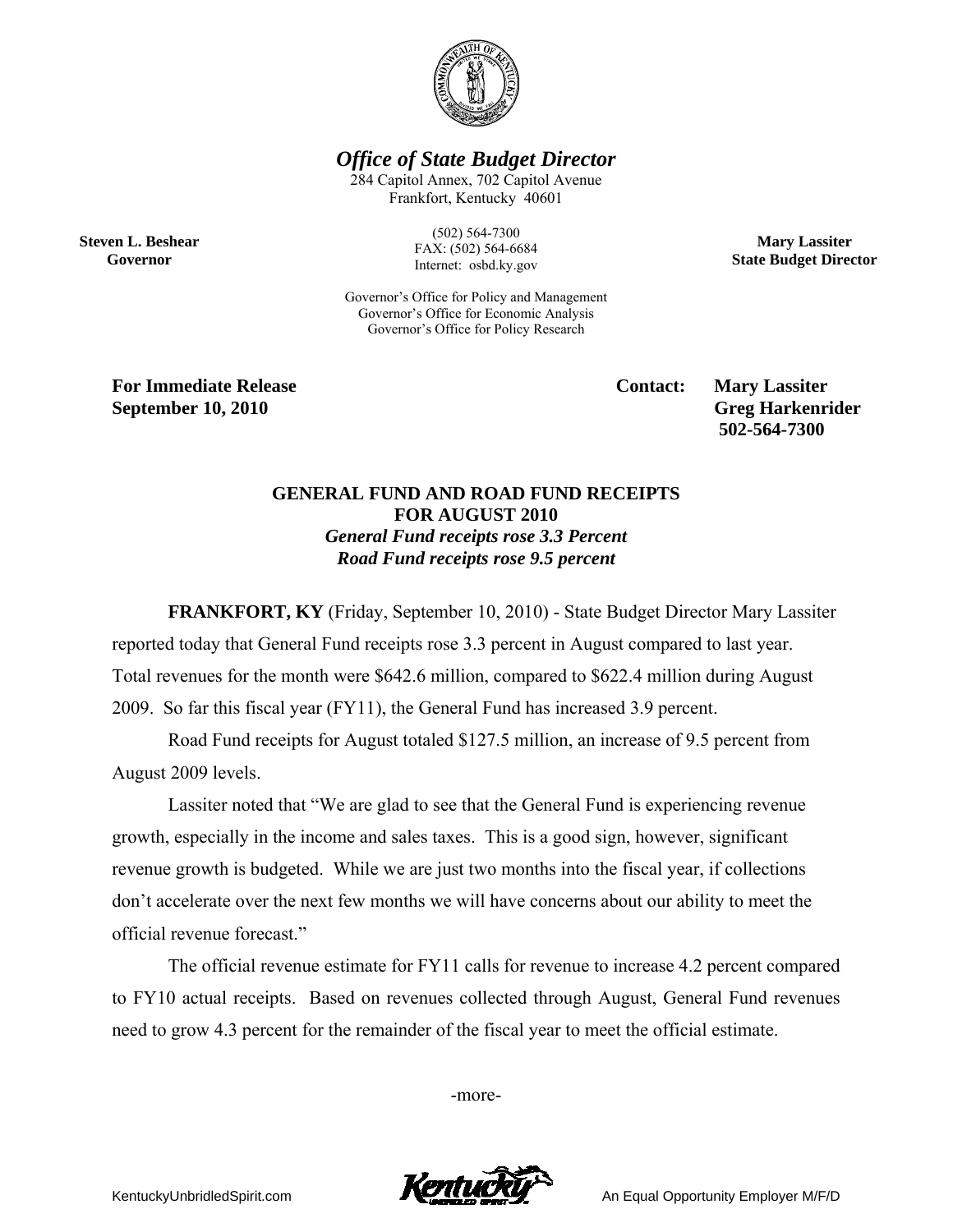Among the major accounts:

- Individual income tax receipts increased 5.0 percent primarily due to strong withholding payments and are up 4.2 percent for the year.
- Sales tax revenues rose 1.4 percent in August and have increased 4.8 percent in the first two months of the fiscal year.
- Corporation income tax collections fell 72.5 percent due to weak declaration payments. Year-to-date collections are down 36.1 percent.
- Cigarette tax collections grew by 2.3 percent in August but have declined 1.7 percent for the year.
- Property tax receipts fell 18.1 percent and are off 15.0 percent for the year.
- Coal severance tax collections increased 22.6 percent. Year-to-date collections are up 10.9 percent.
- Lottery revenues were unchanged in August at \$14.5 million but are up 1.8 percent for the year.

 Road Fund revenue posted another strong month in August, increasing 9.5 percent with revenues of \$127.5 million. The official Road Fund revenue estimate calls for a 4.9 percent increase in receipts for entire FY11. Based on year-to-date collections, revenues must grow 3.6 percent for the remainder of the fiscal year to meet the estimate.

Lassiter noted that motor fuels tax collections continue to sustain the rapid Road Fund growth due both to an increase in the tax rate as well as gallons of fuel purchased. Among the accounts:

- Motor fuels revenues grew 20.7 percent and are up 18.9 percent for the year.
- Motor vehicle usage collections increased 0.7 percent in August. Year-to-date collections have increased 1.4 percent.
- License and privilege tax collections rose 1.9 percent in August and are up 2.6 percent for the first two months of the fiscal year.
- Nontax receipts fell \$1.1 million, or 46.1 percent in August. Through two months, revenues in this account are off 6.8 percent.

-30-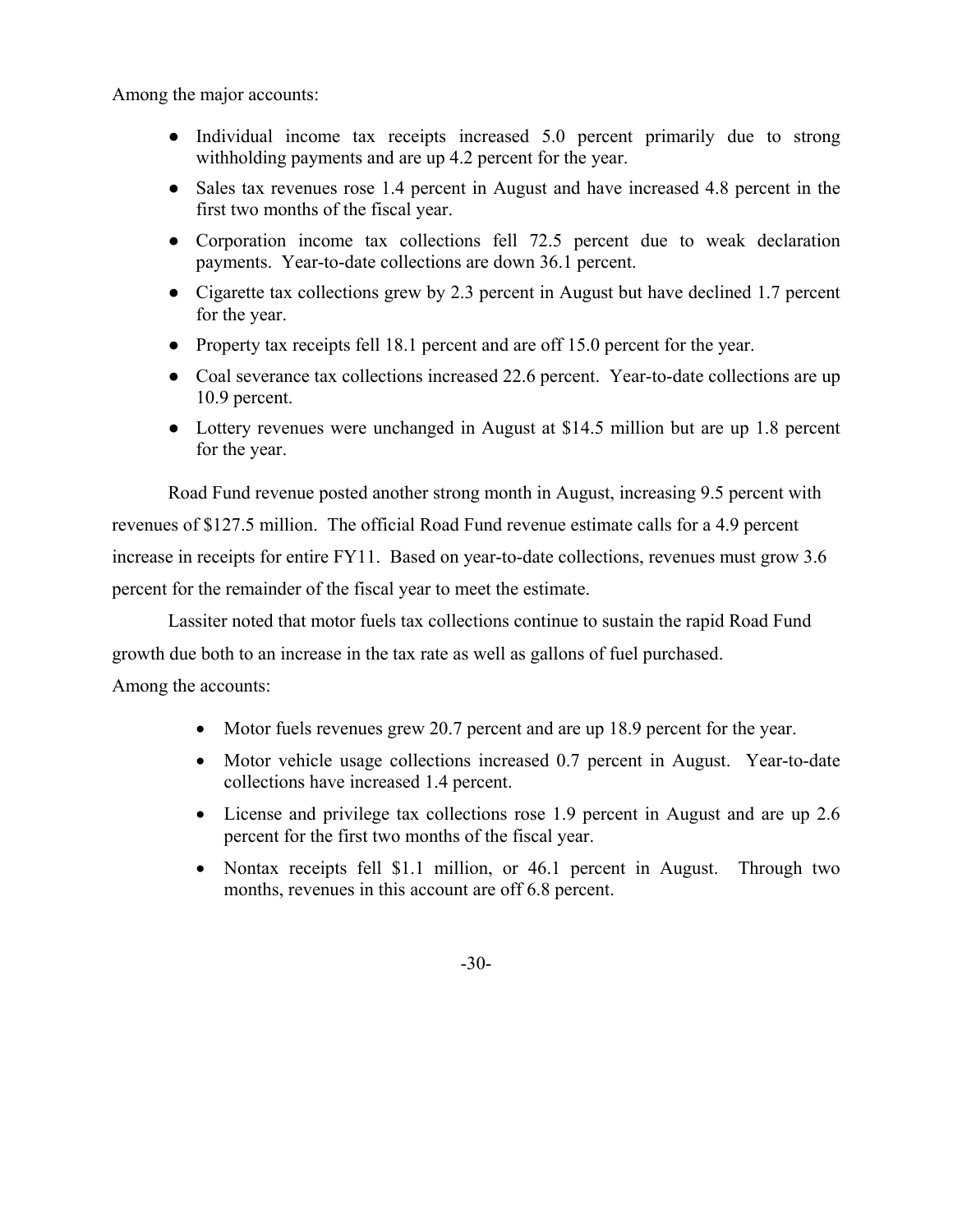## **KENTUCKY STATE GOVERNMENT REVENUE 1. GENERAL FUND REVENUE**

|                                        | <b>AUGUST</b> |               |                | <b>JULY THROUGH AUGUST</b> |                 |          |
|----------------------------------------|---------------|---------------|----------------|----------------------------|-----------------|----------|
|                                        | 2010          | 2009          | % Change       | FY 2011                    | FY 2010         | % Change |
| <b>TOTAL GENERAL FUND</b>              | \$642,648,243 | \$622,405,665 | 3.3%           | \$1,291,347,437            | \$1,242,858,046 | 3.9%     |
| Tax Receipts                           | \$624,027,738 | \$599,034,876 | 4.2%           | \$1,245,908,280            | \$1,194,043,055 | 4.3%     |
| Sales and Gross Receipts               | \$276,121,284 | \$271,400,451 | 1.7%           | \$582,891,770              | \$561,443,332   | 3.8%     |
| <b>Beer Consumption</b>                | 606.811       | 592,213       | 2.5%           | 1,196,097                  | 1,174,457       | 1.8%     |
| <b>Beer Wholesale</b>                  | 4,875,319     | 4,940,467     | $-1.3%$        | 9,938,820                  | 9,897,892       | 0.4%     |
| Cigarette                              | 24,596,879    | 24,054,949    | 2.3%           | 47,215,625                 | 48,027,611      | $-1.7%$  |
| <b>Distilled Spirits Case Sales</b>    | (336, 499)    | 8,257         | ---            | (325, 428)                 | 18,963          | ---      |
| <b>Distilled Spirits Consumption</b>   | 785,948       | 822,062       | $-4.4%$        | 1,889,851                  | 1,893,057       | $-0.2%$  |
| <b>Distilled Spirits Wholesale</b>     | 1,964,822     | 2,043,807     | $-3.9%$        | 4,687,304                  | 4,751,068       | $-1.3%$  |
| <b>Insurance Premium</b>               | 398,457       | 110,087       | 261.9%         | 454,686                    | 196,684         | 131.2%   |
| Pari-Mutuel                            | 137,818       | (407, 688)    | ---            | 1,822,950                  | (68, 472)       | ---      |
| Race Track Admission                   | 0             | 53            | $-100.0%$      | 86,736                     | 92,698          | $-6.4%$  |
| Sales and Use                          | 234,374,771   | 231,225,108   | 1.4%           | 498,627,328                | 475,643,772     | 4.8%     |
| Wine Consumption                       | 188,413       | 186,344       | 1.1%           | 395,785                    | 397,781         | $-0.5%$  |
| Wine Wholesale                         | 1,292,382     | 964,150       | 34.0%          | 2,324,651                  | 1,985,879       | 17.1%    |
| Telecommunications Tax                 | 5,418,809     | 4,965,987     | 9.1%           | 10,892,649                 | 13,667,493      | $-20.3%$ |
| <b>Other Tobacco Products</b>          | 1,801,681     | 1,835,162     | $-1.8%$        | 3,651,211                  | 3,645,403       | 0.2%     |
| Floor Stock Tax                        | 15,671        | 59,493        | $-73.7%$       | 33,505                     | 119,045         | $-71.9%$ |
|                                        |               |               |                |                            |                 |          |
| License and Privilege                  | \$44,942,423  | \$28,410,556  | 58.2%          | \$83,357,822               | \$63,046,610    | 32.2%    |
| Alc. Bev. License Suspension           | 40,225        | 14,500        | 177.4%         | 54,600                     | 49.850          | 9.5%     |
| Coal Severance                         | 25,092,143    | 20,460,260    | 22.6%          | 48,193,216                 | 43,438,171      | 10.9%    |
| <b>Corporation License</b>             | 2,979,817     | (68, 193)     | ---            | 3,385,311                  | 962,464         | 251.7%   |
| <b>Corporation Organization</b>        | 16,832        | 3,860         | 336.1%         | 16,862                     | 80,035          | $-78.9%$ |
| <b>Occupational Licenses</b>           | 5,036         | 10,894        | $-53.8%$       | 24,971                     | 24,479          | 2.0%     |
| Oil Production                         | 633,467       | 595,662       | 6.3%           | 1.195.952                  | 1,212,011       | $-1.3%$  |
| Race Track License                     | 0             | $\Omega$      | $\overline{a}$ | 105,000                    | 112,500         | -6.7%    |
| <b>Bank Franchise Tax</b>              | 1,472,285     | (198, 347)    | $---$          | 1.439.439                  | (219, 532)      | $---$    |
| <b>Driver License Fees</b>             | 53,001        | 54,241        | $-2.3%$        | 110,123                    | 106,892         | 3.0%     |
| <b>Minerals Severance</b>              | 1,421,582     | 1,034,259     | 37.4%          | 2,807,232                  | 2,328,314       | 20.6%    |
| <b>Natural Gas Severance</b>           | 3,384,789     | 1,612,354     | 109.9%         | 4,177,240                  | 3,282,378       | 27.3%    |
| <b>Limited Liability Entity</b>        | 9,843,246     | 4,891,068     | 101.2%         | 21,847,876                 | 11,669,047      | 87.2%    |
|                                        |               |               |                |                            |                 |          |
| Income                                 | \$274,042,141 | \$265,552,176 | 3.2%           | \$531,927,998              | \$514,489,717   | 3.4%     |
| Corporation                            | 1,689,458     | 6,144,851     | -72.5%         | 6,260,585                  | 9,794,619       | $-36.1%$ |
| Individual                             | 272,352,683   | 259,407,325   | 5.0%           | 525,667,412                | 504,695,099     | 4.2%     |
|                                        |               |               |                |                            |                 |          |
| Property                               | \$22,122,987  | \$27,000,222  | $-18.1%$       | \$36,675,195               | \$43,135,639    | $-15.0%$ |
| <b>Building &amp; Loan Association</b> | (53, 180)     | (64)          | $---$          | (53, 180)                  | 91,143          |          |
| General - Real                         | 40,341        | 27,746        | 45.4%          | (5,785)                    | 57,940          |          |
| General - Tangible                     | 4,319,307     | 6,461,781     | $-33.2%$       | 12,559,479                 | 14,122,671      | $-11.1%$ |
| <b>Omitted &amp; Delinquent</b>        | 4,666,418     | 2,996,227     | 55.7%          | 10,451,151                 | 7,445,178       | 40.4%    |
| <b>Public Service</b>                  | 13,149,965    | 17,421,960    | $-24.5%$       | 13,723,395                 | 21,326,035      | $-35.6%$ |
| Other                                  | 136           | 92,572        | $-99.9%$       | 136                        | 92,673          | $-99.9%$ |
|                                        |               |               |                |                            |                 |          |
| Inheritance                            | \$3,895,597   | \$3,578,460   | 8.9%           | 6,315,155                  | \$6,919,439     | $-8.7%$  |
| Miscellaneous                          | \$2,903,306   | \$3,093,011   | $-6.1%$        | \$4,740,341                | \$5,008,317     | $-5.4%$  |
| <b>Legal Process</b>                   | 1,698,133     | 1,952,608     | $-13.0%$       | 3,514,421                  | 3,867,915       | $-9.1%$  |
| T. V. A. In Lieu Payments              | 1,200,142     | 1,139,910     | 5.3%           | 1,200,142                  | 1,139,910       | 5.3%     |
| Other                                  | 5,031         | 493           | 920.7%         | 25,778                     | 493             | 5129.9%  |
|                                        |               |               |                |                            |                 |          |
| Nontax Receipts                        | \$18,082,420  | \$23,027,738  | $-21.5%$       | \$44,747,527               | \$48,220,990    | $-7.2%$  |
| <b>Departmental Fees</b>               | 1,614,052     | 2,679,863     | -39.8%         | 4,600,824                  | 5,919,534       | $-22.3%$ |
| <b>PSC Assessment Fee</b>              | 162,202       | 2,698,186     | $-94.0%$       | 8,866,743                  | 8,204,329       | 8.1%     |
| <b>Fines &amp; Forfeitures</b>         | 2,080,475     | 2,307,154     | $-9.8%$        | 4,330,407                  | 5,261,627       | $-17.7%$ |
| Interest on Investments                | 66,043        | 71,985        | $-8.3%$        | 136,746                    | 134,925         | 1.3%     |
| Lottery                                | 14,500,000    | 14,500,000    | 0.0%           | 29,000,000                 | 28,500,000      | 1.8%     |
| Sale of NO <sub>x</sub> Credits        | 0             | 227,750       | $-100.0%$      | 22,513                     | 227,750         | $-90.1%$ |
| Miscellaneous                          | (340, 351)    | 542,799       | $-162.7%$      | (2,209,706)                | (27, 174)       |          |
|                                        |               |               |                |                            |                 |          |
| <b>Redeposit of State Funds</b>        | \$538,085     | \$343,051     | 56.9%          | 691,630                    | \$594,001       | 16.4%    |